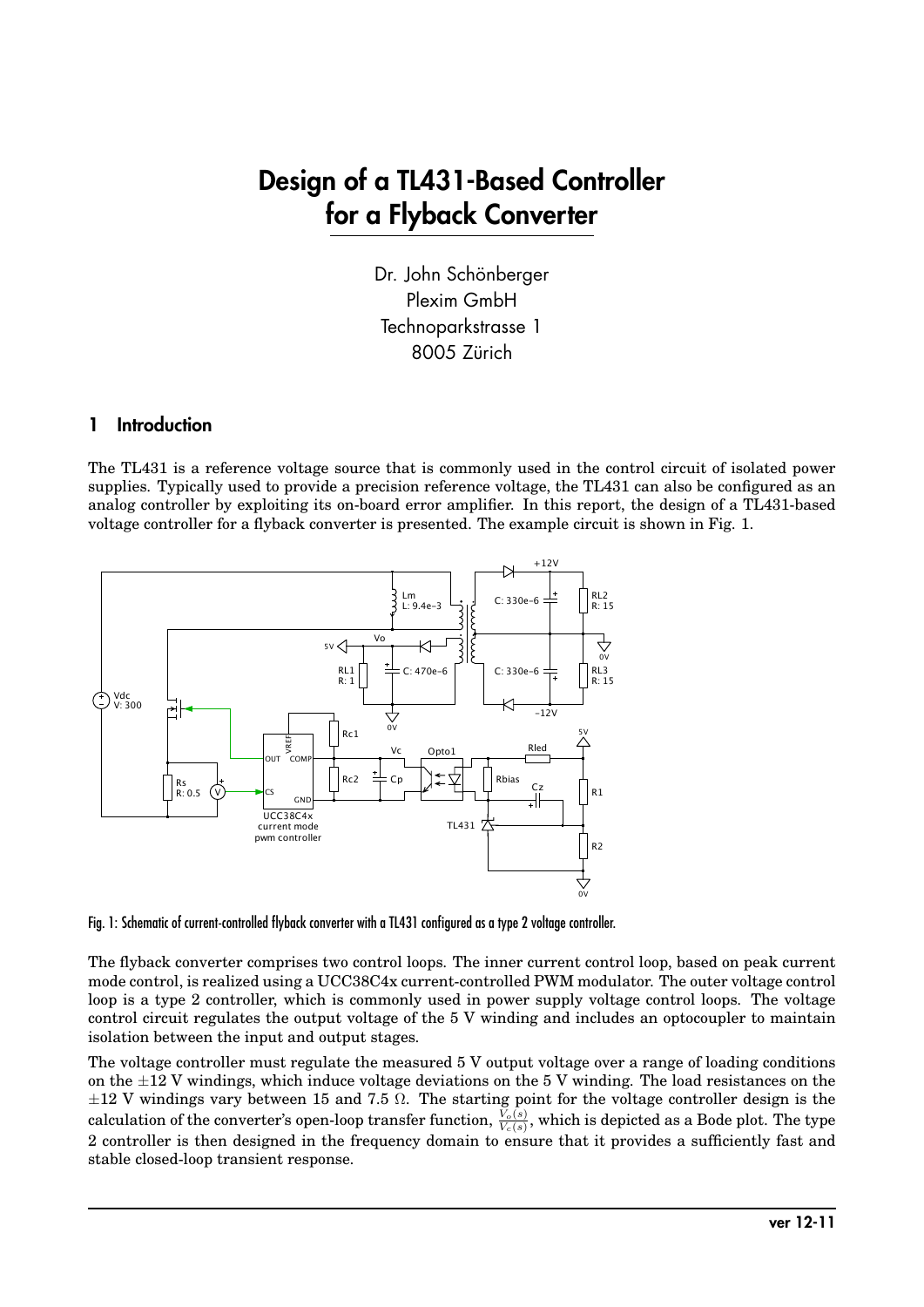

#### Fig. 2: Use of the TL431 to generate an arbitrary reference voltage.

In this report, an example design and verification procedure for a TL431-based type 2 voltage controller is presented. PLECS small-signal analysis tools are employed to calculate the open and closed-loop Bode plots of the system. Example models accompany this report to illustrate the use of the PLECS smallsignal analysis tools and to demonstrate the operation of the complete system. These models can be found in the archive *Flyback\_tl431.zip*.

#### 2 The TL431

#### 2.1 The TL431 regulator

The TL431 is an adjustable shunt regulator that can be configured to provide an arbitrary reference voltage as shown in Fig. 2. The output voltage can be set to any value between V*ref* and 36 V using two external resistors. The output voltage is given by

$$
V_o = V_{ref} \left( 1 + \frac{R_1}{R_2} \right) \tag{1}
$$

where  $V_{ref}$  is the onboard 2.5 V reference voltage source.

#### 2.2 The TL431 type 2 error amplifier

Although the TL431 is commonly used as an adjustable voltage reference source, its onboard error amplifier can be configured as an op-amp, allowing it to be used for both voltage reference and control applications. The 1 MHz unity-gain bandwidth of its error amplifier is more than adequate for most power supply voltage control loops.

The frequency response of a type 2 controller is depicted as a Bode plot in Fig. 3. At low frequencies, the type 2 controller is similar to a PI controller, having a pole at  $0<sup>°</sup>$  due to the integral action, and a zero at  $\omega_z$  due to the proportional action. However, the type 2 controller includes a high frequency pole at  $\omega_p$ , which is used to mitigate the switching ripple. The transfer function of a type 2 controller is given as follows:

$$
C(s) = k_p \left(\frac{1+s\tau}{s\tau}\right) \left(\frac{1}{1+sT}\right)
$$
 (2)

$$
= k_p \frac{1+s\tau}{s^2 \tau T + s\tau} \tag{3}
$$

It can be seen from Fig. 3 that the type 2 controller is characterized by three parameters: the gain,  $A_v$ , the zero frequency,  $\omega_z$ , and the pole frequency,  $\omega_p$ . These parameters are used to calculate the terms in the transfer function as follows:

$$
k_p = 10^{\frac{A_v}{20}}\tag{4}
$$

#### J. Schönberger, Plexim GmbH 2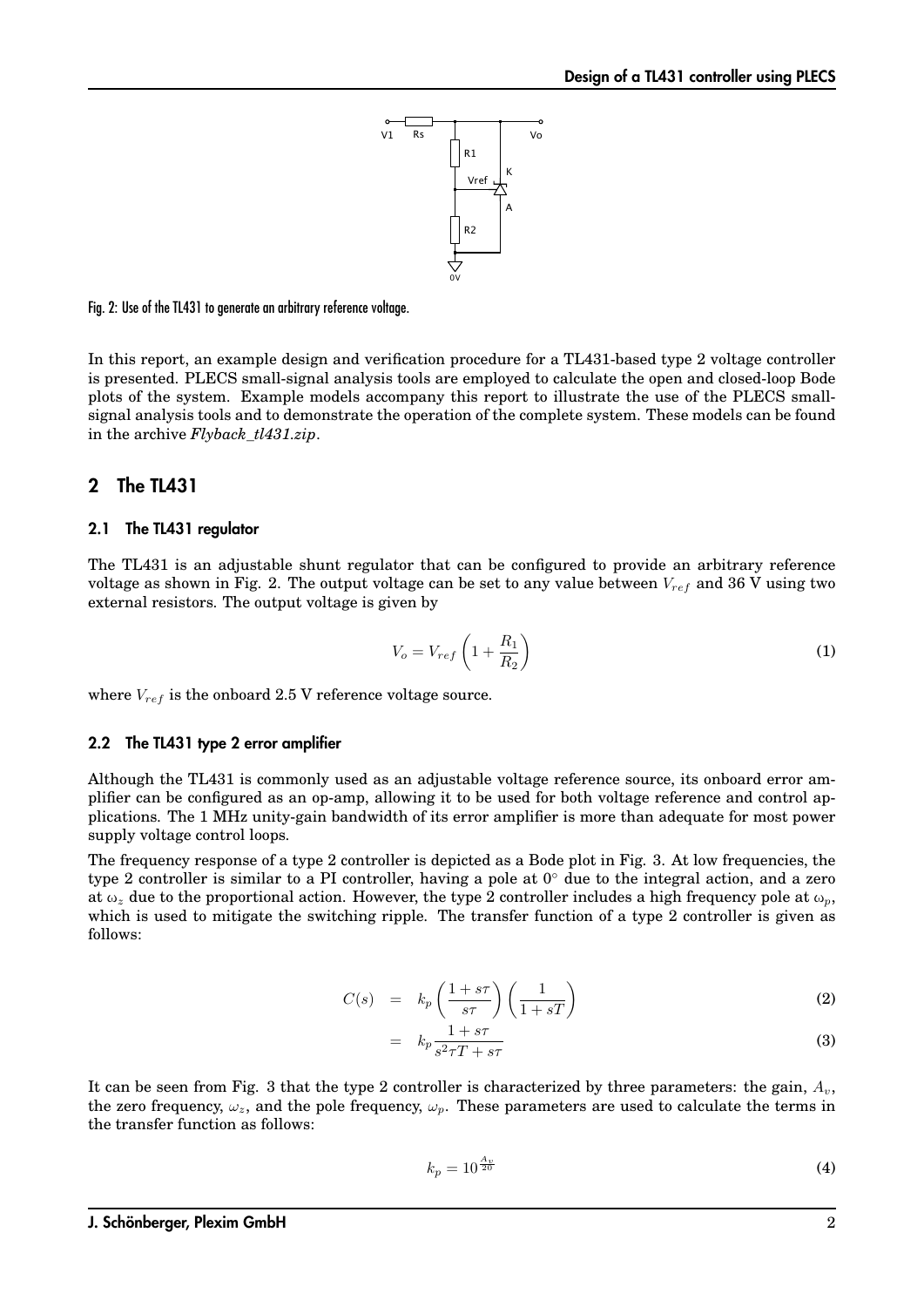

Fig. 3: Bode plot of type 2 controller.

$$
\tau = \frac{1}{\omega_z} \tag{5}
$$

$$
T = \frac{1}{\omega_p} \tag{6}
$$

The TL431 is shown configured as a type 2 controller in Fig. 4. The controller circuit, shown in Fig. 4(a), includes an optocoupler to provide isolated feedback. A single pullup resistor or a resistive divider comprising R*c*1, R*c*<sup>2</sup> can be used to generate the control voltage, V*c*. A resistive divider allows a maximum limit for V*<sup>c</sup>* to be set, which is useful for limiting the startup current. The equivalent small-signal collector resistance,  $R_c$ , is equivalent to  $R_{c1}$ || $R_{c2}$ .

The block diagram of the complete system is shown in Fig. 4(b). It can be seen that the TL431 control circuit includes a reference voltage source and summer in addition to the type 2 controller,  $C(s)$ .

In the TL431-based type 2 control circuit, the proportional gain is given by

$$
k_p = CTR \frac{R_c}{R_{led}} \tag{7}
$$

where CTR is the current transfer ratio of the optocoupler and  $R_c$  is the effective small-signal collector resistance that is formed from the parallel combination of  $R_{c1}$  and  $R_{c2}$ . The pull-down resistor  $R_{c2}$  is optional. If included, it limits the peak control voltage, in turn limiting the peak MOSFET current. The low frequency pole is set by the components  $R_1, C_1$ :

$$
\omega_z = \frac{1}{R_1 C_1} \tag{8}
$$

The high frequency pole is set by the components  $R_c, C_p$ :

$$
\omega_p = \frac{1}{R_c C_p} \tag{9}
$$

It is assummed that C*<sup>p</sup>* is much larger than C*opto*, the output capacitance of the optocoupler.

## 3 IC modeling

Three ICs are included in the flyback converter model: the TL431 reference voltage source, the UCC38C4x current mode controller and the optocoupler. These are modeled in PLECS using simplified behavioral models.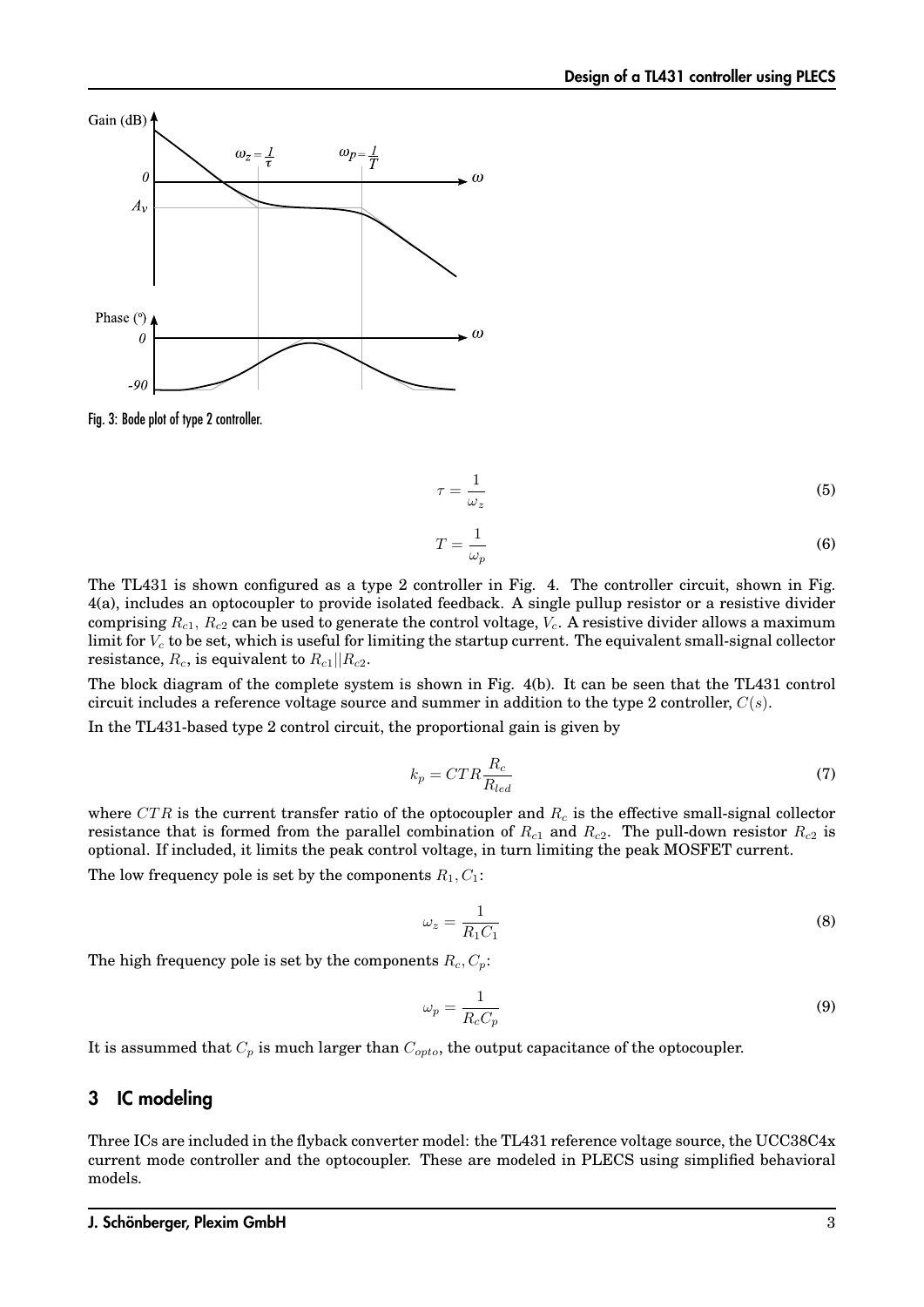![](_page_3_Figure_1.jpeg)

(a) Controller circuit with optocoupler for feedback loop isolation.

![](_page_3_Figure_3.jpeg)

![](_page_3_Figure_4.jpeg)

(b) System block diagram.

![](_page_3_Figure_6.jpeg)

![](_page_3_Figure_7.jpeg)

(b) PLECS implementation.

(a) small-signal voltage gain.

Fig. 5: TL431 model.

#### 3.1 TL431 model

A practical TL431 contains an error amplifier and a 2.5 V reference voltage source [1]. The PLECS model of the TL431 is shown in Fig. 5. The small-signal voltage gain is approximated using a first-order lowpass filter with a gain of 750 (57.5 dB) and a cutoff frequency of 2.5 kHz. The Bode plot of the small-signal voltage gain of the error amplifier is shown in Fig. 5(a). It can be seen that the unity-gain frequency is approximately 2 MHz.

It should be noted that the unity-gain frequency of the practical TL431 component is 1 MHz because the practical component does not have a true first-order characteristic. However, this difference has negligible impact on the system model, since the cutoff frequency of the control system is approximately three orders of magnitude lower than the unity gain frequency of the TL431.

The cathode current vs. voltage characteristic of the TL431 has an offset of 2.5V since the minimum cathode voltage that can be generated is equal to the reference voltage. The cathode offset voltage is modeled in PLECS using an ideal diode as shown in Fig. 5(b). Due to use of the ideal diode, the offset voltage is 2.5V, even at zero current. In a practical TL431, the cathode offset voltage is not guaranteed to be 2.5 V unless the cathode current is 1 mA. Therefore the TL431 should be correctly biased to ensure the validity of the model.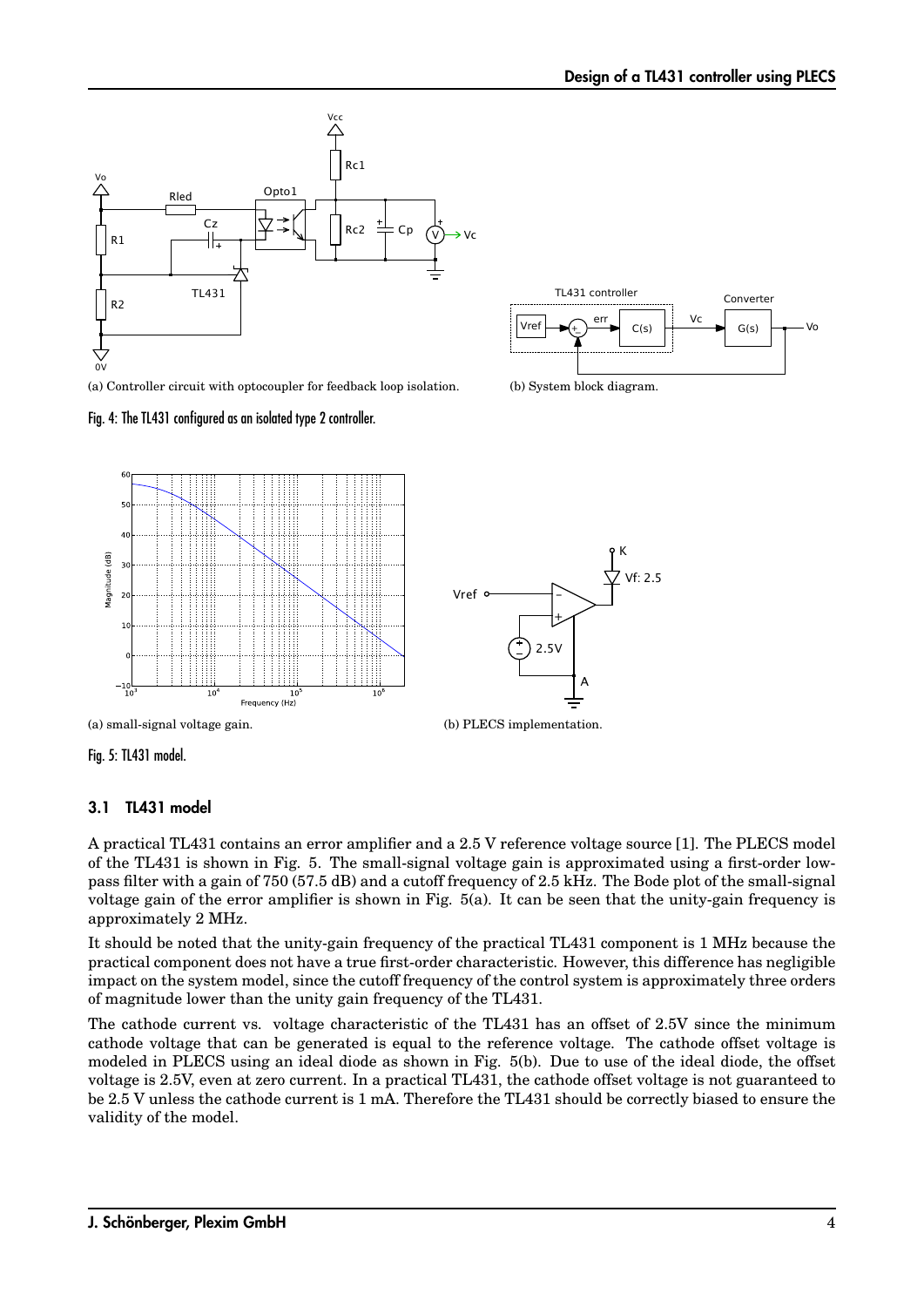![](_page_4_Figure_1.jpeg)

(b) Actual current reference offset and scaling circuit.

Fig. 6: PLECS model of the UCC38C4x current-mode control IC.

![](_page_4_Figure_4.jpeg)

Fig. 7: PLECS optocoupler model.

#### 3.2 UCC38C4x current-mode control IC model

The current controller model is based on the UCC38C4x series of current-mode PWM contol ICs [2]. Internally, the UCC38C4x modulator consists of a peak current mode controller, oscillator, error amplifier, reference voltage generator, undervoltage lockout logic and current offset and scaling circuit. The simplified behavioral model of the UCC38C4x is shown in Fig. 6.

As seen in Fig. 6(a), the simplified behavioral model contains only those features that directly influence the operation of the control circuit and converter. These features are the peak current mode controller, current offset and scaling circuit and the 5 V reference voltage. The onboard error amplifier is not modeled since the control voltage is supplied by the external type 2 control circuit.

The actual current reference offset and scaling circuit found between the COMP pin and I*ref* input of the peak current controller is shown in Fig. 6(b). The current sense circuit comprises a voltage drop of 1.15 V and a resistive voltage divider. The peak MOSFET current is therefore expressed as:

$$
I_{sw} = \frac{max(V_c - 1.15, 0)}{3R_s}
$$
\n(10)

where R*<sup>s</sup>* is the current sense resistor that is connected in series with the MOSFET.

#### 3.3 Optocoupler model

The optocoupler is modeled using a controlled current source as shown in Fig. 7. In the linear operating region, the collecter current is given by  $I_c = CTR \cdot I_{led}$ . In the saturation region, a limit is imposed on the CTR to prevent the collector voltage from becoming negative. A small capacitor that represents the collecter-emitter capacitance is included in the model to prevent an algebraic loop from being formed.

It should be noted that in the PLECS optocoupler model, the CTR is assumed to be constant for simplicity. In a practical optocoupler, the CTR varies with the forward LED current, temperature, age and even between different production batches. Therefore the control circuit should be designed and tested for the lowest and highest expected values for the CTR.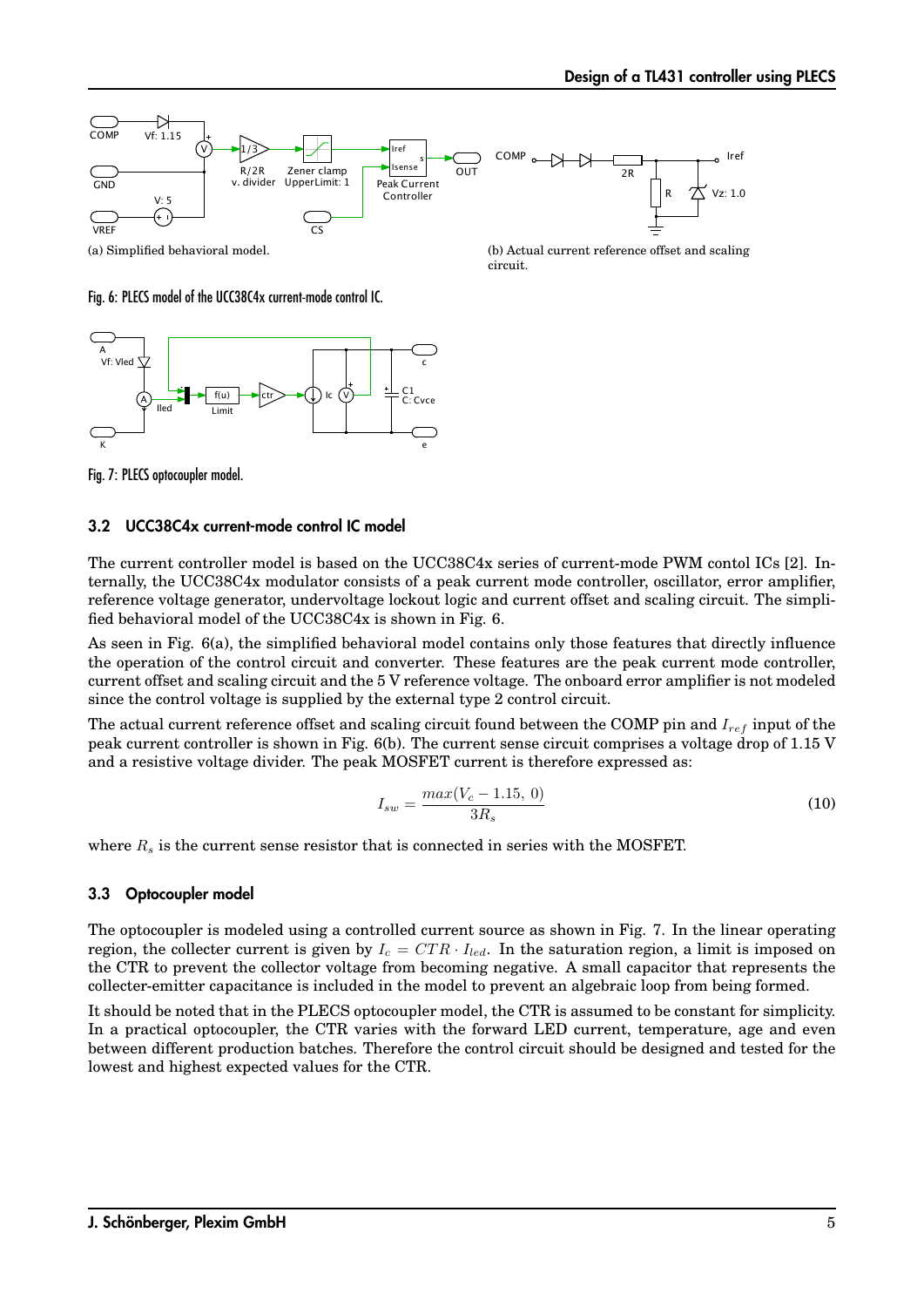Table 1: Steady-state control voltage required to generate 5 V

| Load resistance $(\pm 12 \text{ V winding})$ |      |
|----------------------------------------------|------|
| $15 \Omega$                                  | 1.96 |
| 7.5 Q                                        | 2.22 |

## 4 Designing the Controller

#### 4.1 Converter open-loop transfer function

The first step in the design process is to obtain the open-loop transfer function of the converter. The voltage controller is then designed such that the closed-loop response of the system meets a specified bandwidth.

The transfer function of the open-loop system,  $G(s) = \frac{V_o(s)}{V_c(s)}$ , is found by adding a perturbation signal to the control signal, V*c*, and measuring the response of the output voltage, V*o*. In PLECS two tools can be used for calculating the open-loop transfer function: the ac sweep tool and the impulse response analysis tool. The impulse response analysis tool is much faster than the ac sweep tool for calculating the openloop transfer function since it applies a single impulse perturbation rather than a series of sinusoidal perturbations.

Before the impulse response analysis can be run, the control voltage required to generate a 5 V output voltage at nominal load must be found because the small-signal analysis is executed by perturbing the steady-state operating point. The nominal steady-state control voltage can easily be determined by adjusting the control voltage in an open-loop simulation model until the desired output voltage is attained.

Assuming the nominal load is the minimum loading condition, with 15  $\Omega$  resistors on the  $\pm 12$  V windings and 1  $\Omega$  on the 5 V winding, the control voltage was found to be 1.96 V. The control voltages for the minimum and maximum loading conditions are given in Table 1. With the control voltage set to this value, the impulse response analysis was run, generating the Bode plot shown in Fig. 8. It can be seen that the current controlled converter exhibits first order characteristic up to 1 kHz.

**Note** To configure the impulse response analysis tool, a small-signal perturbation component must be placed in series with the constant control voltage signal. A small-signal response component must also be connected to the output voltage. In the setup parameters, the system period should be set to  $1/f_s$ , where f*<sup>s</sup>* is the switching frequency. Several initialization cycles should be entered in the setup parameters to help the steady-state analysis converge before the impulse response analysis is run. Once the impulse response analysis has run, the Bode plot should be saved to a *csv* file for subsequent calculation of the closed-loop gain.

#### 4.2 Controller specifications

The controller specifications for a type 2 controller can be given in terms of  $k_p$ ,  $f_z$ ,  $f_p$ . Using these specifications and the open-loop converter Bode plot, the type 2 transfer function can be calculated and the controller designed. The controller design presented in this section is not the only possible design solution. It is merely one design that provides a fast transient response and stable closed-loop system.

The proportional gain, k*p*, is determined by calculating the midband voltage gain the type 2 controller must provide in order to set the cutoff frequency of the closed-loop system to a specific value. The cutoff frequency, f*c*, is chosen to be 800 Hz to provide a fast response to voltage perturbations. It also allows k*<sup>p</sup>* to meet the minimum gain criterion, which is explained in Section 4.5.

It can be seen from the magnitude plot in Fig. 8 that the controller must provide 3 dB of gain at  $f_c$  to bring the magnitude response to 0 dB, or unity gain. Using Eq.  $(4)$ ,  $k_p$  is calculated to be 1.4.

The zero frequency,  $f_z$  is chosen to be 100 Hz in order to cancel the low frequency pole of the converter. The controller pole frequency, f*p*, is chosen to be 5 kHz to provide good attenuation of the switching ripple.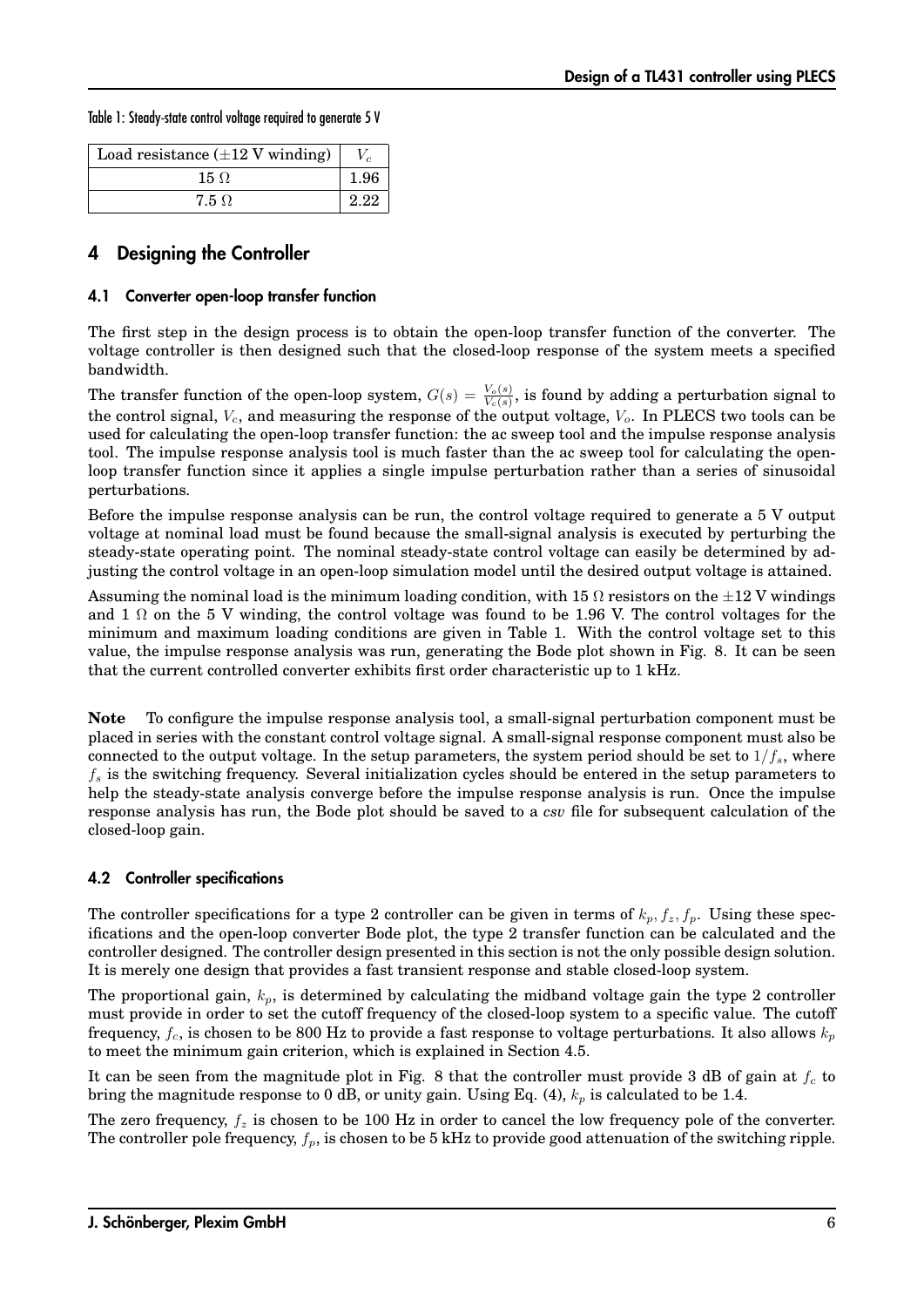![](_page_6_Figure_1.jpeg)

Fig. 8: Bode plot of open-loop converter transfer function,  $G(s) = \frac{V_o(s)}{V_c(s)}.$ 

#### 4.3 Controller design

- 1. The first step in designing the control circuit is to set the reference voltage to 5 V. Using Eq. (1) and selecting the bias current in the resistive divider to 0.25 mA, resistors  $R_1$  and  $R_2$  were calculated to be 10 kΩ.
- 2. The TL431 must have a minimum bias current of 1 mA in order to provide its stated reference voltage of 2.5 V [1]. The resistor  $R_{led}$  is calculated to provide a maximum bias current,  $I_{led}$ <sub>max</sub>, for the TL431 of 2 mA. The maximum bias current occurs when V*k*, the cathode-anode voltage of the TL431 is at its minimum value of 2.5 V. This allows the calculation of R*led* as follows:

$$
R_{led} = \frac{V_o - V_{led} - V_{k \ min}}{I_k} = 725\Omega
$$

3. Using Eq. (7), the small-signal collector resistor resistance, R*c*, is calculated to achieve the required k*p*:

$$
R_c = \frac{k_p R_{led}}{CTR} = 812 \Omega
$$

 $R_c$  is chosen to be 800  $\Omega$  and is implemented by setting  $R_{c1} = R_{c2} = 1600\Omega$ . Since  $V_{ref}$  in the UCC38C4x is 5 V, the peak control voltage is limited to 2.5 V and the peak MOSFET current is limited to 0.9 A in accordance with Eq. (10).

4.  $C_z$  is calculated from Eq. (8) to set the zero frequency,  $f_z$ :

$$
C_z = \frac{1}{2\pi f_z R_1} = 159nF
$$

5.  $C_p$  is calculated from Eq. (9) to set the pole frequency,  $f_p$ :

$$
C_p = \frac{1}{2\pi f_p R_c} = 40nF
$$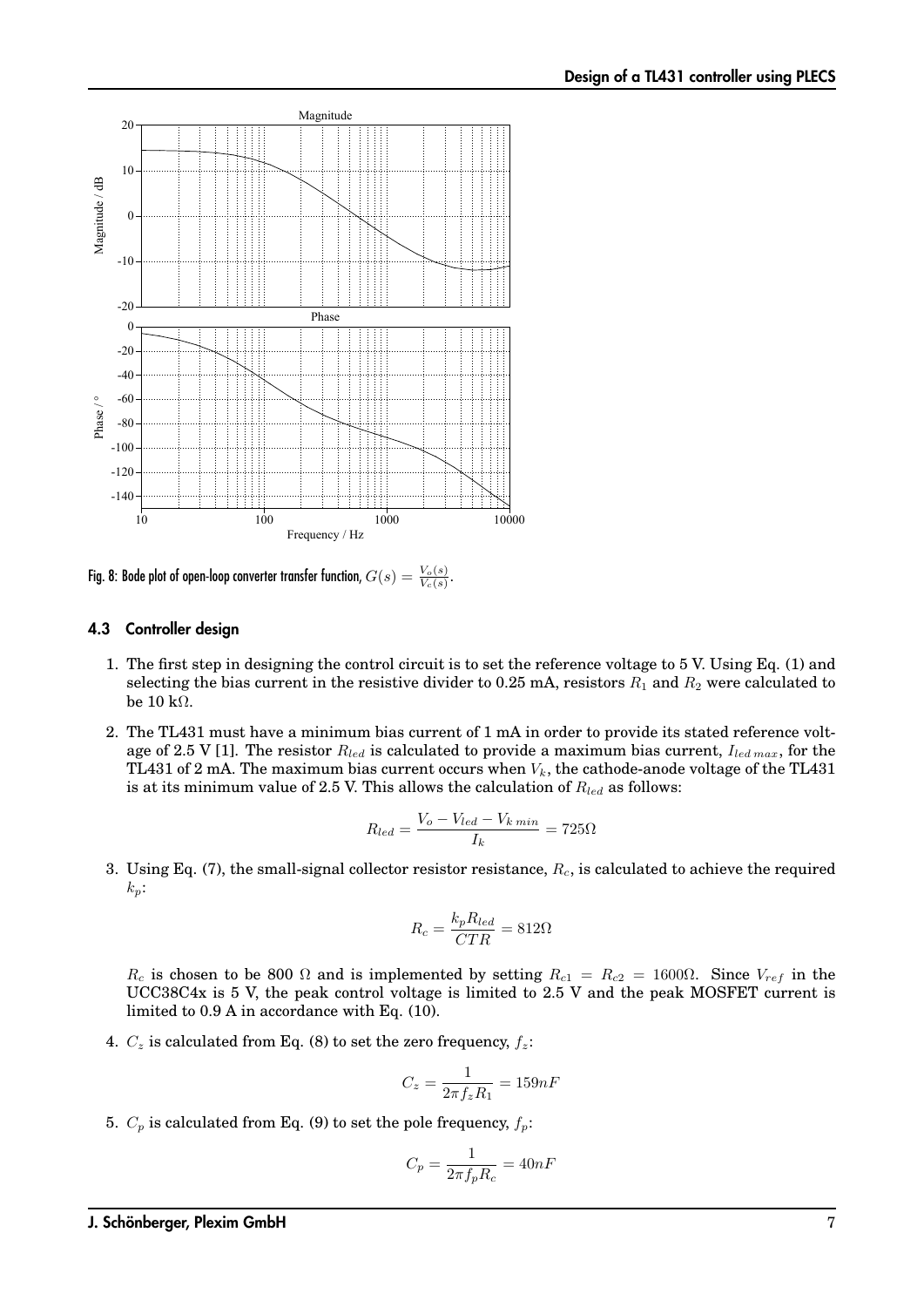![](_page_7_Figure_1.jpeg)

Fig. 9: Frequency response of type 2 controller.

6. To verify the controller design, an ac sweep was performed on an open-loop model of the controller. The resultant Bode plot is shown in Fig. 9. The frequency response was saved to a *csv* file for calculation of the closed-loop gain as described in Section 4.6.

#### 4.4 Verify the controller biasing

Although the design procedure given in Section 4.3 sets the type 2 controller parameters,  $k_p$ ,  $f_z$ ,  $f_p$ , correctly, the bias currents in the type 2 control circuit must be checked to ensure that the minimum required control voltage can be generated and that sufficient cathode current flows in the TL431. For the circuit shown in Fig. 4(a), the bias currents I*led* and I*<sup>c</sup>* are set by the components R*led*, R*c*<sup>1</sup> and R*c*2.

At minimum load, sufficient collector current must flow through the optocoupler to pull V*ce* down to V*c min*, which was measured to be 1.96 V. Peak collector current is generated when maximum current flows through the optocoupler LED, and maximum LED current is induced when the TL431 supplies its minimum output voltage of 2.5 V. The LED current at minimum TL431 output voltage was set to be 2 mA in Step 2 of Section 4.3. Therefore if the LED current required to generate V*c min* is less than 2 mA, the minimum control voltage requirement is satisfied.

$$
I_{led} = \frac{V_{ref} - 2V_{c\,min}}{2R_c CTR} = 0.14 \, mA \tag{11}
$$

Therefore the minimum control voltage can be generated. If the required LED current is larger than I*led max*, the cathode voltage of the TL431 would have to decrease below 2.5 V, which is not possible.

The cathode current in the TL431, equivalent to I*led*, should also be verified. The cathode current should be at least 1 mA to ensure that the reference voltage of 2.5 V is generated. Minimum cathode current flows at maximum load, when the control voltage is at its largest value. When  $V_{c \, max} = 2.22$  V is substituted into Eq. (11), it can be seen that the minimum LED current is not fulfilled. Additional bias current must therefore be added to the cathode current. This can be achieved by connecting a resistor between V*<sup>o</sup>* and the cathode of the TL431 or directly across the LED in the optocoupler. A 1 kΩ resistor that is connected across the optocoupler LED provides an additional 1 mA of cathode bias current for the TL431. This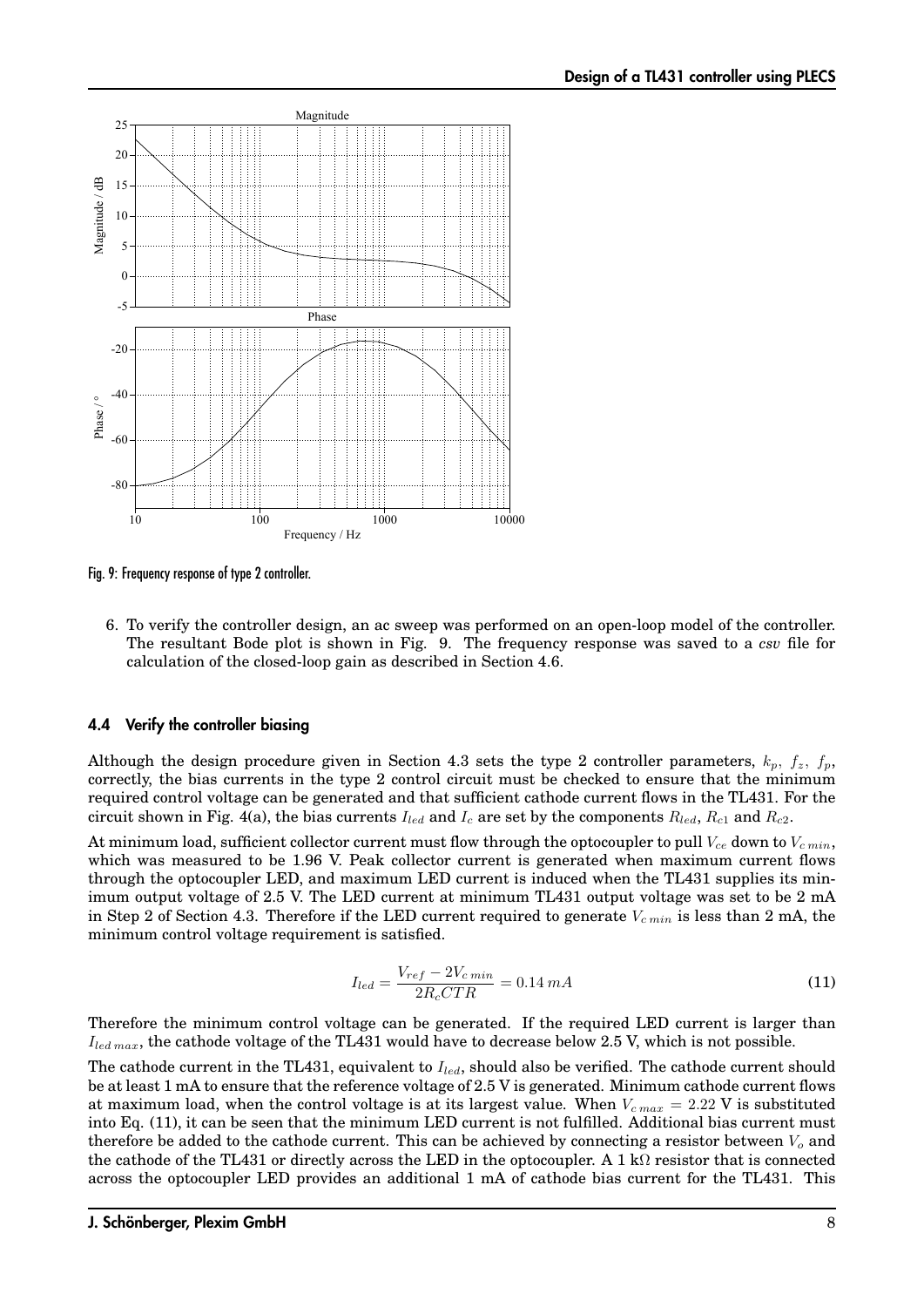bias resistor does not change the functionality of the TL431 model, since its cathode current vs. voltage characteristic is ideal. Nevertheless, it should not be overlooked in a practical circuit.

#### 4.5 Minimum gain criterion

The minimum gain criterion exists because for small ratios of *<sup>R</sup>c*/*Rled*, I*led* must be very large in order to pull V*<sup>c</sup>* down to V*c min*. The minimum gain criterion is independent of the resistor values but is dependent on  $k_p$  and thus the ratio  $R_c/R_{led}$ .

The minimum gain criterion is given as follows:

$$
k_p \ge 0.5 \frac{V_{cc} - V_{c\ min}}{V_o - V_{led} - 2.5}
$$
\n(12)

assuming that  $R_{c1} = R_{c2}$ . If the pulldown resistor  $R_{c2}$  is not used, the scale factor of 0.5 is omitted. If  $V_{cc} = V_o = 5$  V and  $V_{c,min} = 1.96$  V, the minimum gain criterion for  $k_p$  is 1.05 or 0.44 dB. Referring to Fig. 8, it can be seen that this in turn restricts the minimum closed-loop bandwidth to approximately 600 Hz.

#### 4.6 Calculate loop gain

The TL431 controller acts as a cascade controller,  $C(s)$ , that is connected in series with the converter,  $G(s)$ , as shown in Fig. 4(b). The closed-loop transfer function of the system is given by

$$
H(s) = \frac{C(s)G(s)}{1 + C(s)G(s)}
$$
\n(13)

The denominator expression,  $1 + C(s)G(s)$ , is known as the characteristic equation. If this term is equal to zero, the closed-loop response is unstable. It follows that the requirement for stability is

$$
C(s)G(s) \gg -1 \tag{14}
$$

This is known as the Nyquist Stability Criterion. The product of the converter and controller frequency responses,  $C(s)G(s)$ , is known as the loop gain. The distance between the loop gain and the unstable -1 point is used as a measure of stability for the closed-loop system.

The closed-loop stability is measured from the loop gain response in terms of gain and phase margin. The gain margin is the difference between the magnitude response and 0 dB at the frequency where the loop gain phase is -180◦. The phase margin is the difference between the phase response and -180◦ at the frequency where the loop gain magnitude response is 0 dB. Generally, the phase margin should be greater than 45◦ and the gain margin greater than 10 dB in order to achieve a stable frequency response.

The loop gain can be calculated by adding the magnitude and phase responses of the converter and controller, which are stored in *csv* files. Example Matlab and Python functions for calculating the loop gain can be downloaded with this report.

The calculated loop gain for the voltage control loop is depicted in Fig. 10. It can be seen that the cutoff frequency is equal to its designed value of 800 Hz. The gain margin is 13 dB and the phase margin is  $70°$ , indicating a stable system.

The loop gain can also be determined using the ac sweep technique. An example file is included with this report to demonstrate this technique. To speed up the loop gain sweep, the simulation should be run and the final operating point saved using Simulation Parameters > Initialization. This speeds up convergence rate of the steady-state analysis that is performed at the beginning of each ac sweep.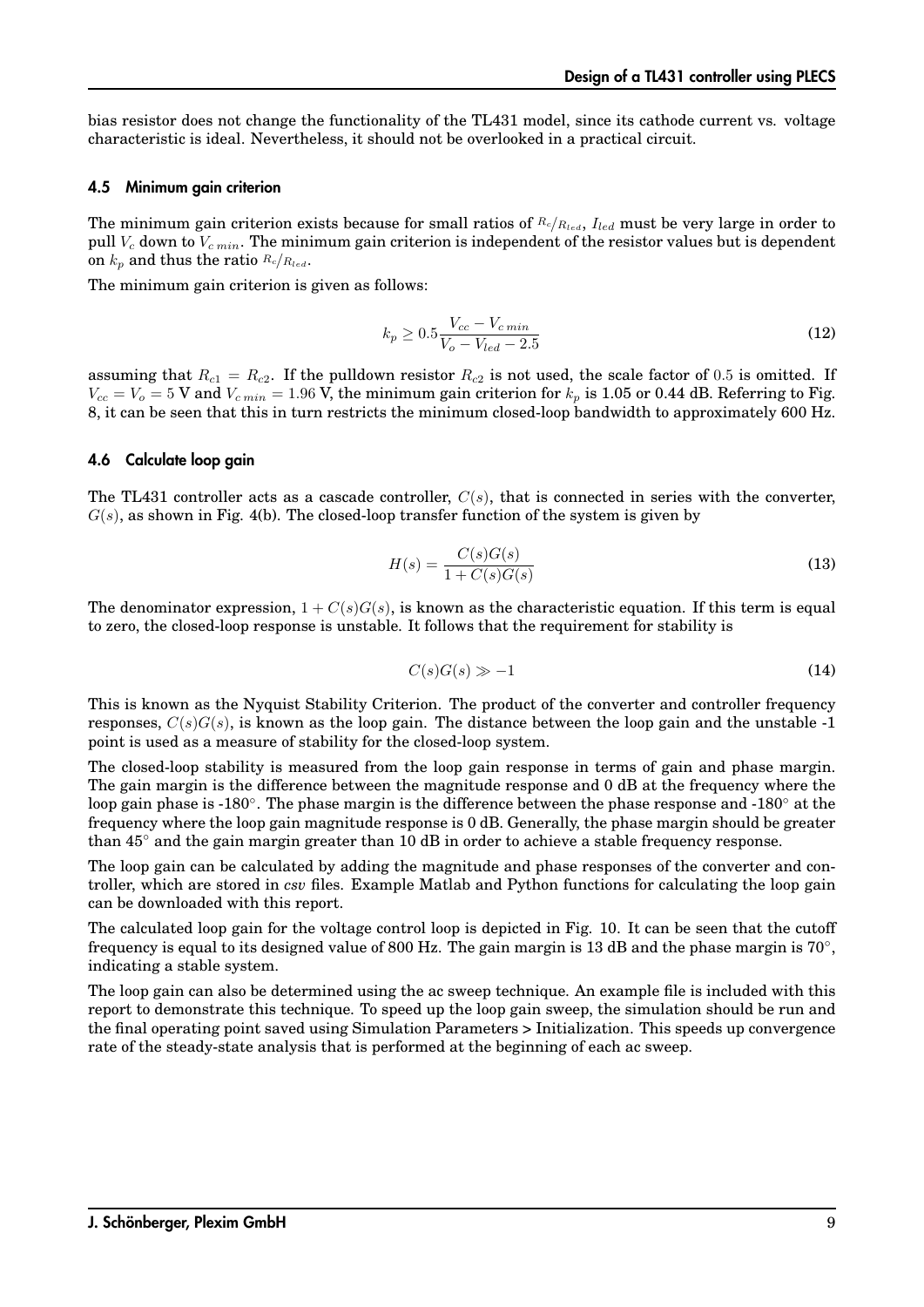![](_page_9_Figure_1.jpeg)

Fig. 10: Loop gain of flyback converter voltage control loop.

## 5 Conclusion

The TL431 is a commonly-used reference voltage generator that can also function as an analog controller in isolated converter control applications. Combining the control function with the voltage reference generator provides a low-cost controller implementation. The minimum gain limitation of the TL431 based type 2 controller limits the minimum cutoff frequency of the closed-loop system.

In this report, the design and implementation of a type 2 controller for a flyback converter were presented. Behavioral models of the TL431, optocoupler and current mode control IC were created in PLECS. A design procedure for the type 2 voltage control circuit, based on the small-signal tools that are integrated into PLECS, was presented. The Impulse Response Analysis tool was used to calculate the open-loop frequency response of the converter and the AC sweep tool was used to calculated the open-loop frequency response of the controller. The frequency responses were added to predict the loop gain. From the loop gain, the gain and phase margins were measured in order to predict the stability of the closed-loop system.

## References

- [1] "TL431 programmable shunt regulator," *www.fairchildsemi.com*.
- [2] "UCC38C4x BiCMOS low power current-mode PWM controller," *www.ti.com*.